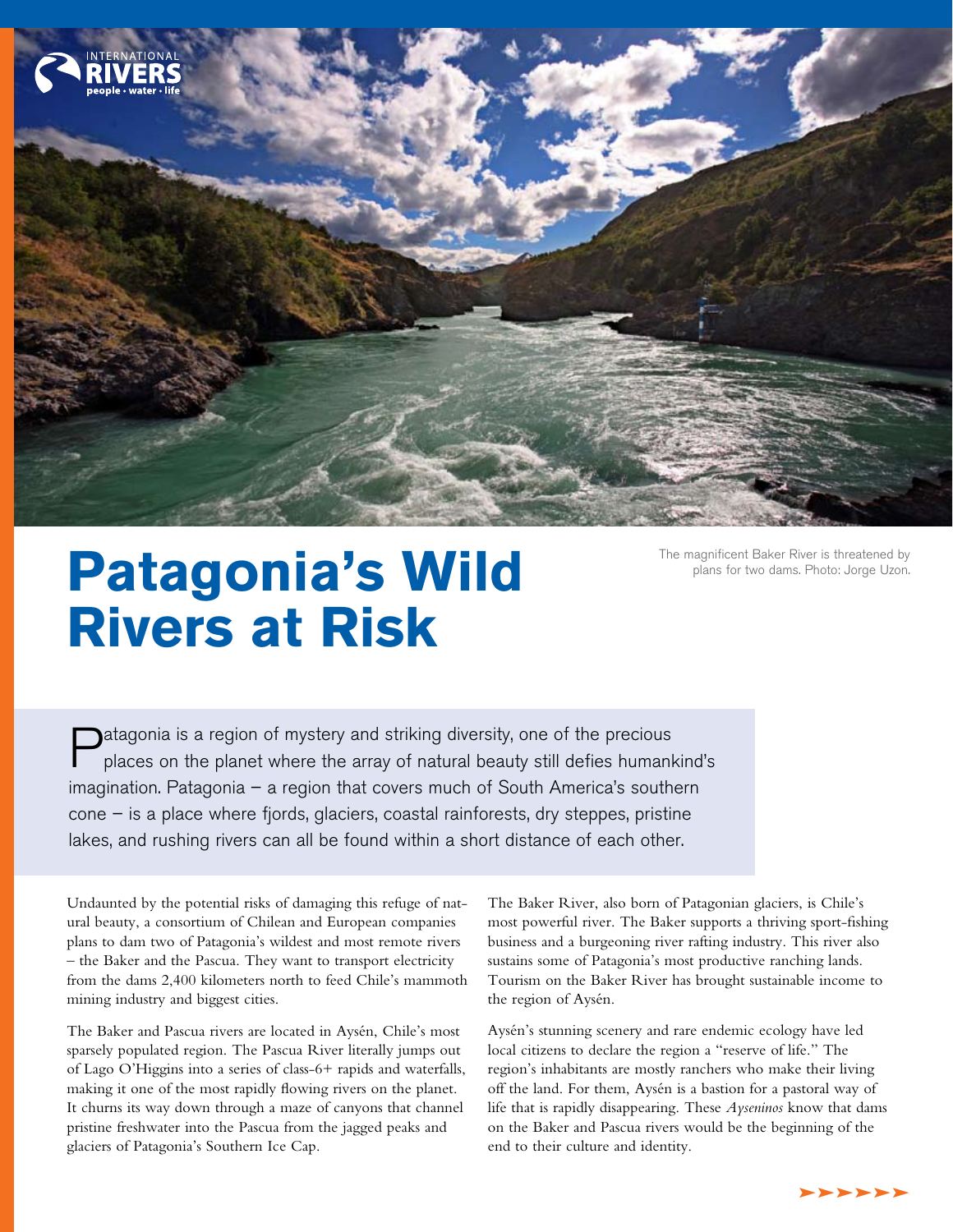



Lago Chico and the upper reaches of the Pascua River would be flooded by the Pascua 1 Dam. Photo: International Rivers.

# **The Profiteers, the Price – and the Costs**

The mega-companies behind the dam plans hope that abundant profits will flow to them from the Patagonian dams and transmission lines. The HidroAysén consortium is planning five dams – two on the Baker and three on the Pascua – that would provide approximately one-fifth of the total installed capacity projected for Chile's central grid by 2020.

Two huge wood and pulp producers– the Matte Group and the Angelini Group – together control Colbún, HidroAysén's Chilean owner. One of Europe's biggest utility companies – Enel from Italy – controls Endesa, HidroAysén's European owner.

HidroAysén's most vocal owner-advocate, the Matte Group, claims that its plans will bring "clean" energy to Chile. But Matte's definition of "clean" ignores the many dirty environmental and social costs of the proposed dams and transmission lines. These costs include displaced families, disrupted traditional livelihoods and damaged ecosystems. The transmission line would leave a long nasty scar – a clearcut covering thousands of acres – through ancient forest ecosystems that are unique to Patagonia. The line would slash through many Chilean communities and damage spectacular Chilean protected areas – such as Hornopirén National Park and Corcovado National Park – bringing destruction into a globally rare treasure.

The dams and transmission lines together would threaten numerous aquatic, bird and mammal species already at risk. The *Aplochiton zebra* fish, the torrent duck, the Chilean river otter and an endangered Chilean deer, the *huemul* – of which less than 3,000 survive today – would all be brought closer to extinction.

A massive seaport would be built on a fjord near the mouths of the Baker and Pascua rivers to facilitate the construction activities, and new roads would be built. In addition, thousands of construction workers would be brought into the area to build the mega-project. This would bring pollution, crime, prostitution, and housing problems to the region. The invasion of this "boom and bust" non-local construction economy is incompatible with Aysén's traditional way of life.

# **Environmental Assessment — A Case Study of Corporate Irresponsibility**

According to Chilean law, an Environmental Impact Assessment (EIA) must be approved before HidroAysén can move forward. HidroAysén submitted its EIA in August 2008, triggering a deadline of November 2008 for all public comments on the EIA – and the regulator's decision to accept or reject the study.

The EIA was supposed to present enough information so that Chilean government departments could determine the likely environmental and social impacts of HidroAysén's plans. All 32 of the government departments that reviewed the EIA found that it presented such insufficient or erroneous information that they were unable to properly assess the project. Legally the EIA should have been rejected. Instead, buckling under political pressure, the regulator gave HidroAysén a nine-month extension to address all 3,000+ problems found in the August 2008 EIA – and approved the EIA *in advance* of receiving this additional information.

HidroAysén's lack of valid science in presenting the impacts of its plans is clear from some of the governmental observations about its EIA; upon review the departments found that the EIA failed to address project risks such as landslides, seismic or volcanic risks, sudden catastrophic flooding, damage to productive soils, violation of protected areas laws and destruction of rare plants and animals.

One government department found that HidroAysén's study included *no maps showing the exact proposed locations of the dam structures*, and failed to provide sufficient information about tectonic activity in the areas where these structures would likely be located. The EIA presented figures for the proposed reservoir areas so different from governmental modeling that serious errors were suspected in HidroAysén's calculations.

Other alarming omissions from the EIA included: no information on relocation of persons that the project would undoubtedly require; no discussion of impacts from worker camps that would include more than 5,000 people; no plan to minimize impacts from transportation of material, fuel and hazardous waste; and no analysis regarding the project's widely predicted damage to tourism.

Despite their disregard for good governance and due process, the company has acknowledged publicly that it will not be able to begin construction on the proposed dams in 2009 as planned.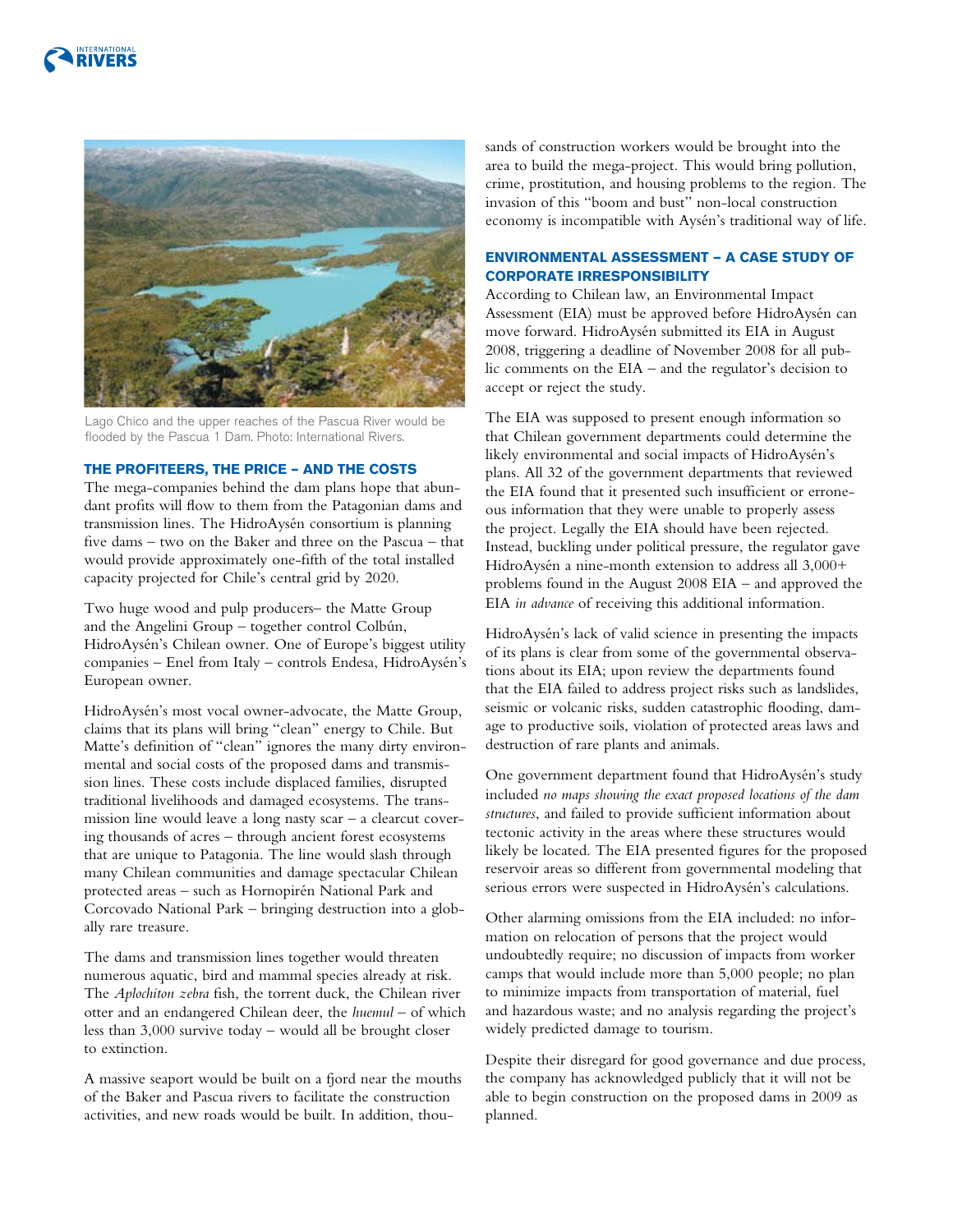#### **Who's Behind HidroAysén?**

The Matte Group (owner of wood products company CMPC) and Angelini Group (owner of wood products company Arauco) together control Colbún, the Chilean owner of HidroAysén. Italian electricity giant Enel controls Endesa, the European owner.

# **US Companies With Ties to the Project**

Home Depot, 84 Lumber, and other US companies buy wood products from the Chilean conglomerates involved in the dam scheme.

#### **Project Details**

- • 2 dams on the 170 km-long Baker River
- • 3 dams on the 62 km-long Pascua River
- • 2,750 megawatts of installed capacity
- New transmission lines over 2,450 km (1,500 mi) long with a corridor 120 m wide; forest clearcutting for at least 1,600 km (1,000 mi)
- • 5,000 transmission towers, each at least 70 m high
- • Cost: over US\$5 billion

## **Who Will Be Affected?**

- Almost 60 km<sup>2</sup> will be flooded by the reservoirs, including some of the best agricultural and ranching lands of the region and some of the world's rarest forest types, home to the critically endangered *guaiteca cipres* (pilgerodendron uviferum) tree.
- Rare animal species including the torrent duck (merganetta armata) and the white-bellied seed-snipe (attagis malouinus) will lose critical habitat due to reservoir flooding.
- • The transmission line route will traverse 64 Chilean *comunas*, including indigenous communities, and 14 legally protected conservation areas.



A map from HidroAysén shows the proposed locations of the dams in Chile's XI Region.

## **Energy Alternatives**

Chile's environmental impact assessment system does not require any consideration of the existence of viable alternatives to the proposed project. Nevertheless, according to a recent study by the University of Chile and Federico Santa Maria Technical University, more than half of Chile's future energy needs could be satisfied by improving efficiency of energy use and from renewable sources such as solar and wind. These alternatives could actually supply more electricity than HidroAysén could from damming the Baker and Pascua rivers. In addition, the study found that more efficient energy use and "non-conventional" renewable energy sources would reduce Chile's vulnerability to energy disruption, increase the quality of energy services, and improve competition and productivity of energy companies.

#### **Choosing Patagonia for Life, not Profits**

A powerful national and international grassroots campaign opposes HidroAysén's plans to dam the Baker and Pascua rivers. The Council in Defense of Patagonia (CDP) coordinates campaign activities in Chile, the US, Canada, Spain, Italy, and beyond. Over 50 groups in Chile are united under the banner of a Patagonia Without Dams – *Patagonia Sin Represas*. Such was the impact of this campaign in Chile during 2008 that one of the country's most influential daily newspapers, *La Nación*, chose the campaign as its "person of the year." Internationally, HidroAysén's plans have ignited extensive media coverage; in April 2008, *The New York Times* published a blunt editorial advising dropping the Baker/Pascua dam plans.

According to opinion polls, most Chileans oppose these plans because of the environmental damage they would cause. And, in a referendum held by the community of Caleta Tortel – a community that is closer than any other in Aysén to a proposed dam – 78% of voters said they did not agree with the project.

Since March 2008, the consumer campaign to protect Patagonia has grown rapidly in the US – Chile's biggest export market. Consumers are urging wood suppliers such